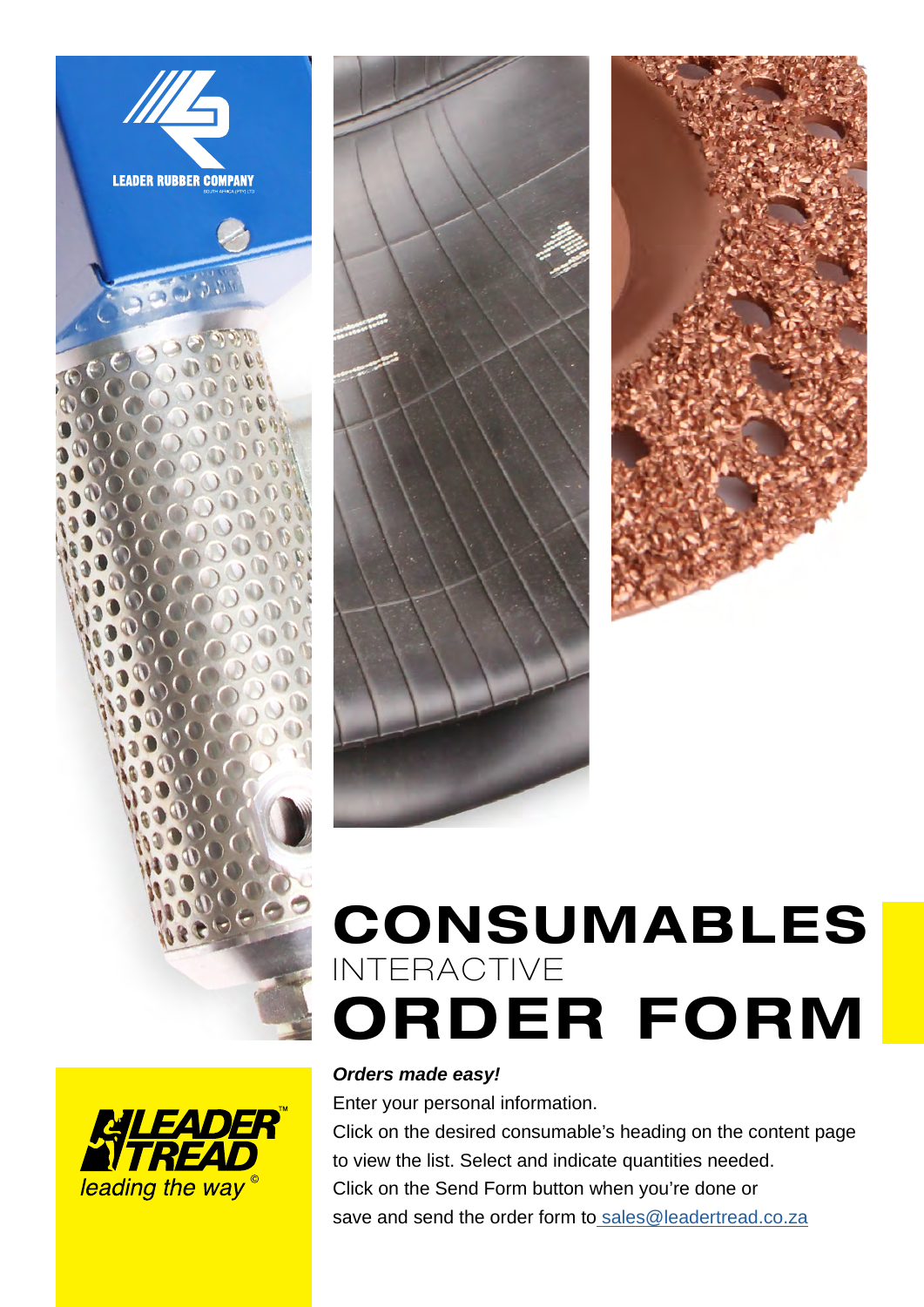**HEIMT** 

| 03         | <b>ADAPTORS, COUPLERS,</b><br><b>FITTINGS &amp; O-RINGS</b> |
|------------|-------------------------------------------------------------|
| Л <i>і</i> | <b>VAINES DI ANES 9</b>                                     |

- *04* **KNIVES, BLADES & HANDLES**
- *04* **ARBOUR ADAPTOR & CHUCKS**
- *05* **MOUNTED STONES & MARKERS**
- *05* **CARBIDE CUTTERS**
- *06* **TUNGSTEN RASPS, GOUGERS & BRUSHES**
- *08* **SOLUTIONS, SOLVENTS & LUBRICANT**

**SIDE NI DI SELLIC** 

ceccece

- *09* **TOOLS & OTHER ACCESSORIES**
- *10* **CHAMBER ACCESSORIES**

### **SEND FORM**

| 11 | <b>CURING ENVELOPES</b>                          |
|----|--------------------------------------------------|
| 11 | <b>CURING TUBES &amp; FLAPS</b>                  |
| 12 | <b>ENVELOPE &amp; TUBE</b><br><b>ACCESSORIES</b> |
| 12 | <b>EXTRUDER GUNS</b>                             |
| 12 | <b>STAPLE GUNS &amp;</b><br><b>STAPLES</b>       |
| 13 | <b>GRINDERS</b>                                  |
| 13 | <b>BUFFING BLADES</b>                            |
| 14 | <b>WICKING &amp; POLYPROP</b>                    |
| 15 | <b>PATCHES</b>                                   |
| 18 | <b>PROTECTIVE CLOTHING</b>                       |
| 18 | <b>UNICURE SYSTEM</b>                            |

 $\triangle$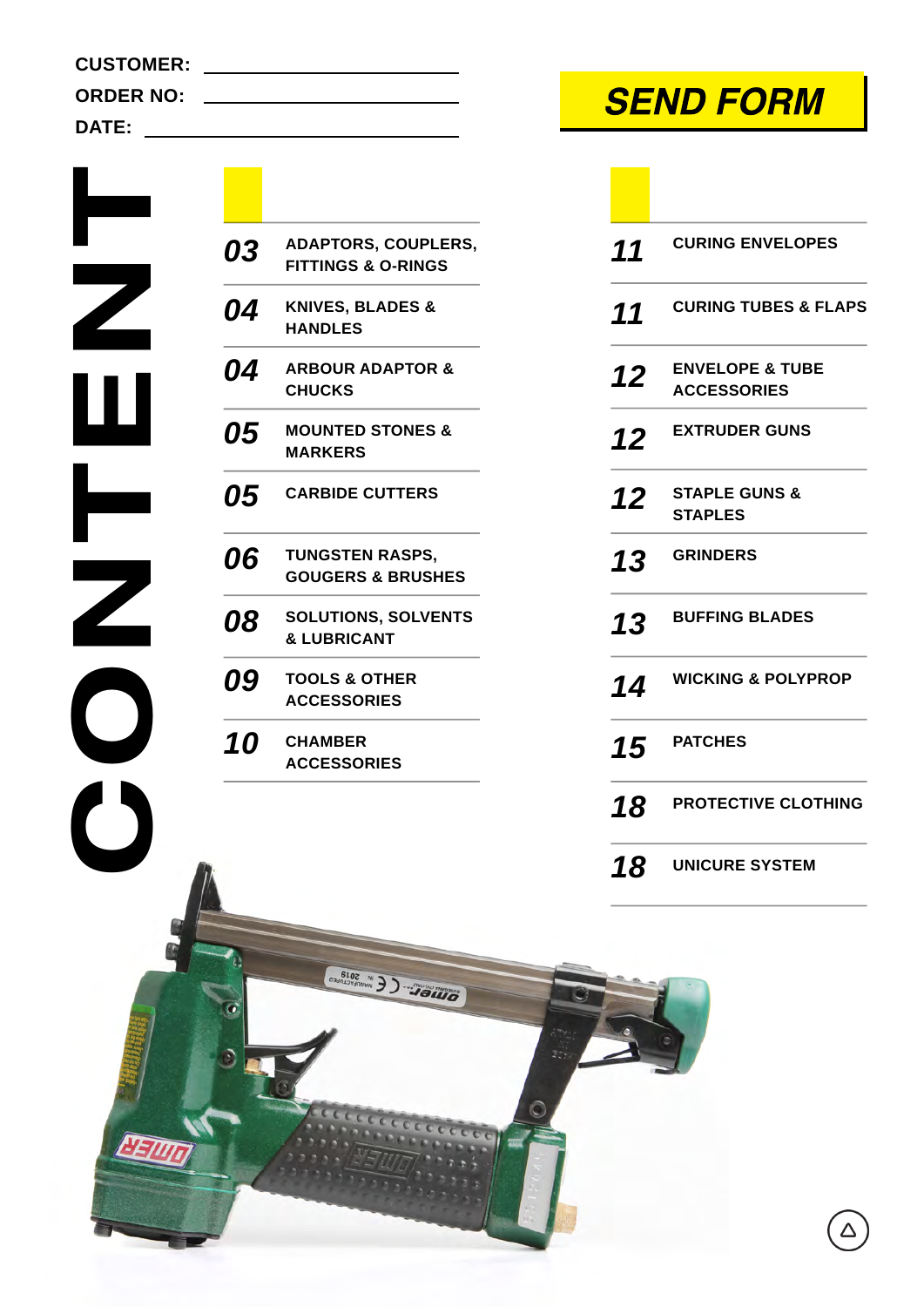#### ADAPTORS, COUPLERS, FITTING & O-RINGS

| CODE    | PRODUCT NAME                                      | QTY |
|---------|---------------------------------------------------|-----|
| 6010013 | Coupler (CB013) Air Coupler                       |     |
| 6010014 | Coupler 1/4" Vacuum Female Pin Type               |     |
| 6010015 | Coupler 1/2" Vacuum Female                        |     |
| 6010016 | Coupler 1/4" Female Ball Type                     |     |
| 6010624 | Coupler Bandag                                    |     |
| 6011003 | Adaptor (CA03C) Fits B13 Coupler                  |     |
| 6011006 | Adaptor (CA06C) Fits B13 Coupler                  |     |
| 6011008 | Í<br>Adaptor (CA06C) Fits B13 Coupler             |     |
| 6011625 | Adaptor (CB625) Male Envelope                     |     |
| 6011626 | Adaptor 1/4" Male Ball Type                       |     |
| 6011627 | Adaptor 1/4" Male Vacuum Pin Type                 |     |
| 6012614 | Fitting (C6M1/4) Tail Pieces (Air) 6mm 1/4"       |     |
| 6013217 | Seal (C217S) High Temp Viton                      |     |
| 6013612 | O Ring (C612K) Thick                              |     |
| 6013613 | O Ring (C613K) Thin                               |     |
| 6013614 | O-Ring Viton For a Ball Type Vacuum Coupler BLACK |     |
|         |                                                   |     |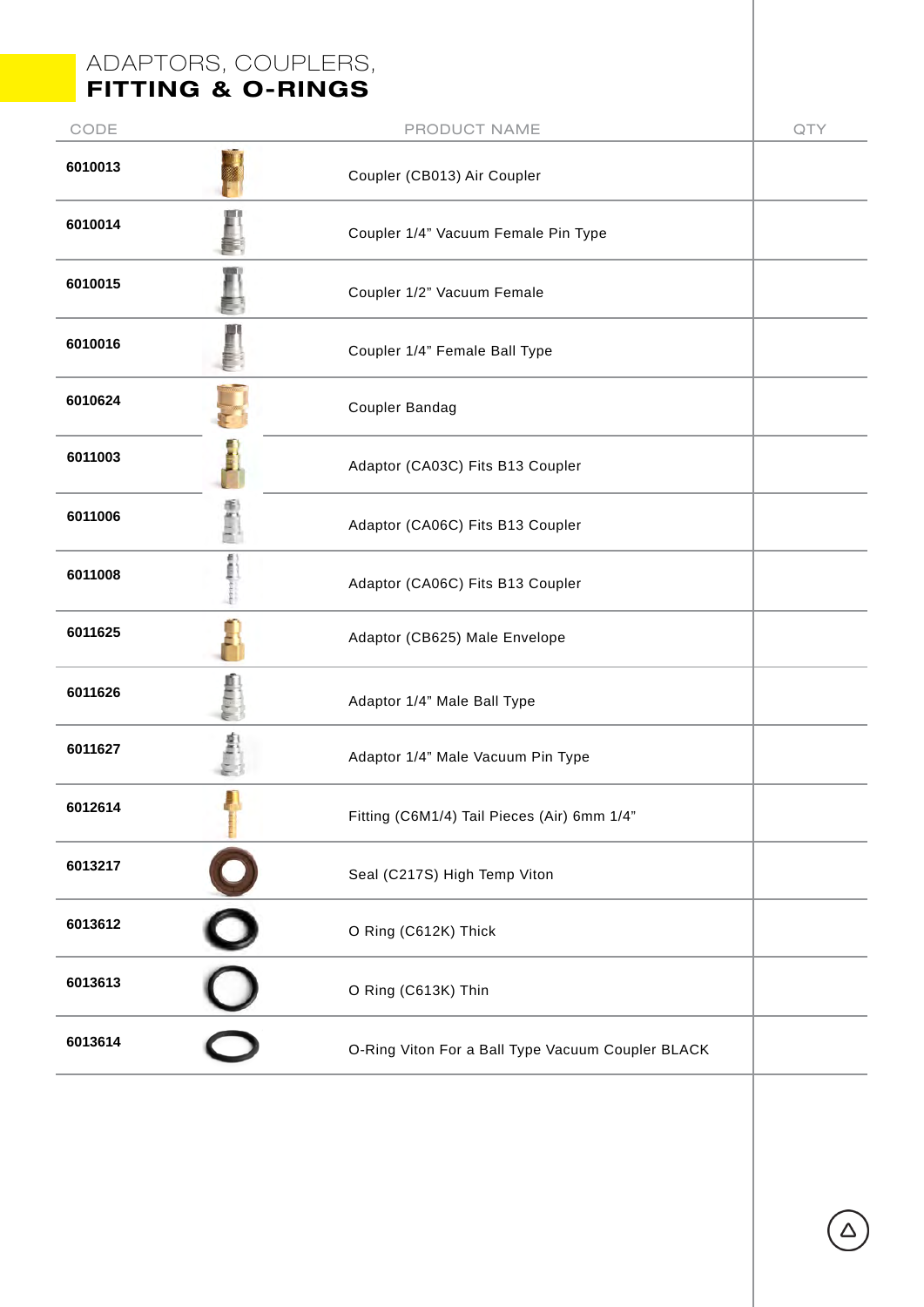|         | KNIVES, BLADES<br><b>&amp; HANDLES</b> |                                          |     |
|---------|----------------------------------------|------------------------------------------|-----|
| CODE    |                                        | PRODUCT NAME                             | QTY |
| 6020004 |                                        | Knife (CXK4) Dexter Square Point 6x1"    |     |
| 6020005 |                                        | Knife (CXK5) Dexter Square Point 8x1"    |     |
| 6020024 |                                        | Knife (CX2T4) Dexter Taper Point         |     |
| 6020025 |                                        | Blade: Dexter Flexible (Round)           |     |
| 6020055 |                                        | Blade: Trimming (BK55) Single            |     |
| 6020056 |                                        | Blade: Handle for BK55                   |     |
| 6020062 |                                        | Blade: Rotary (C61N) 6" Tread (Silver)   |     |
| 6020065 |                                        | Blade: Rema Regroove (R1) 7mm (3-4mm)    |     |
| 6020070 |                                        | Blade: Rema Regroove (R2) 8mm (5-6mm)    |     |
| 6020073 |                                        | Blade: Rema Regroove (R3) 10mm (6-8mm)   |     |
| 6020075 | $R_{\rm mu}$ 3                         | Blade: Rema Regroove (R4) 14mm (9-10mm)  |     |
| 6020085 | $9 - 10$                               | Blade: Rema Regroove (R5) 16mm (10-14mm) |     |
| 6020087 | $-2\pi$                                | Blade: Rema Regroove (W1) 7mm (3-4mm)    |     |
| 6020090 |                                        | Blade: Rema Regroove (W2) 8mm (5-6mm)    |     |
| 6020095 |                                        | Blade: Rema Regroove (W3) 10mm (6-8mm)   |     |
| 6020105 |                                        | Blade: Rema Regroove (W5) 16mm (10-14mm) |     |
|         | ARBOUR ADAPTOR<br>& CHUCKS             |                                          |     |
| CODE    |                                        | PRODUCT NAME                             | QTY |
| 6031012 |                                        | Adaptor (G1012) MA 2-24 Short            |     |
| 6031013 |                                        | Adaptor (G1013) MA-2-24 Long             |     |
| 6032285 |                                        | Arbour (A22-85) Jacobs Chuck             |     |
|         |                                        |                                          |     |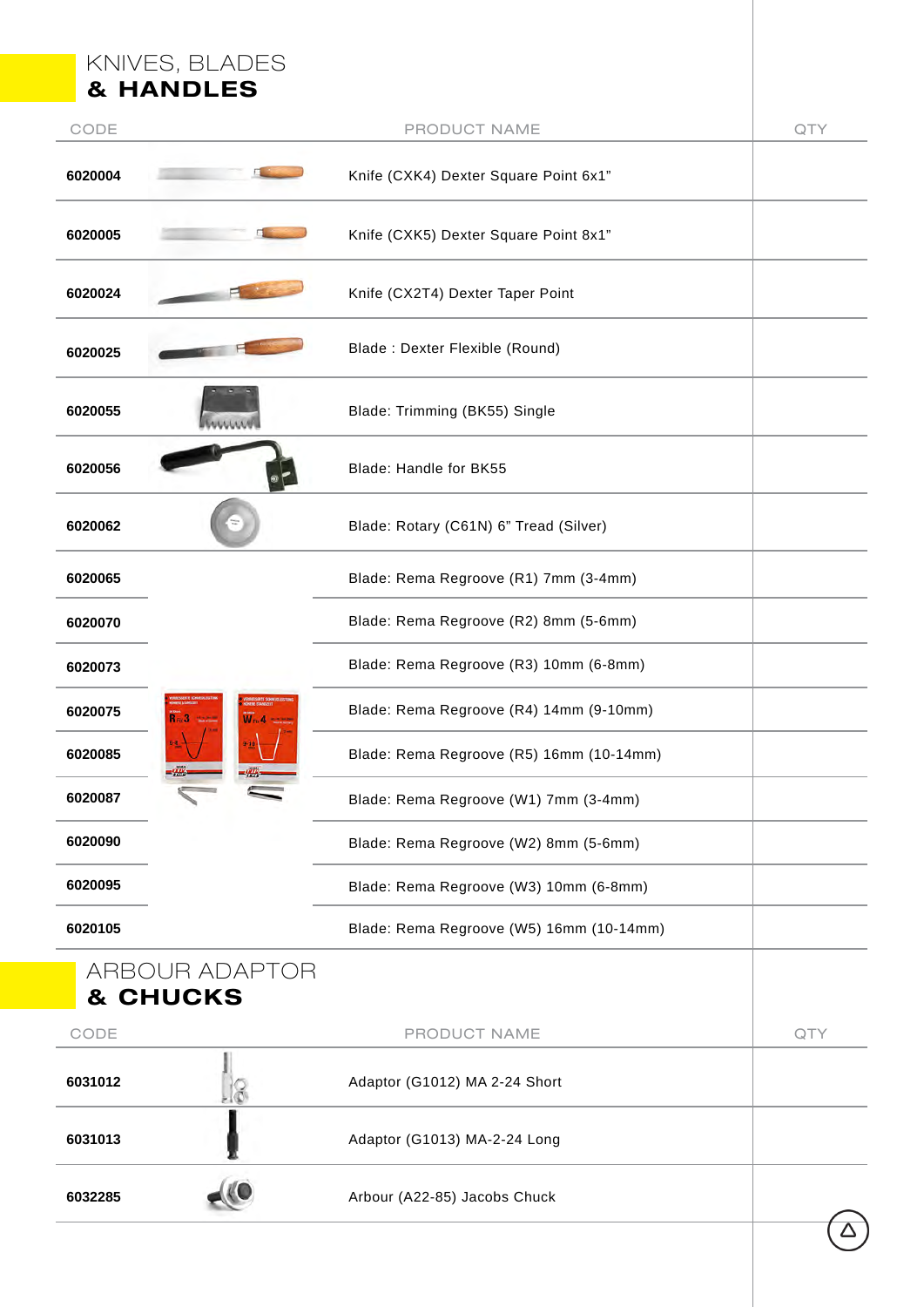## MOUNTED STONES

| CODE    | PRODUCT NAME                                                                                                                                                                                                                                                                        | QTY |
|---------|-------------------------------------------------------------------------------------------------------------------------------------------------------------------------------------------------------------------------------------------------------------------------------------|-----|
| 6040003 | Stone (A3) Ruby 6mm                                                                                                                                                                                                                                                                 |     |
| 6041004 | Stone (A004) Large Cone                                                                                                                                                                                                                                                             |     |
| 6041005 | Stone (A005) Small Cone                                                                                                                                                                                                                                                             |     |
| 6042015 | Stone (A015) Pencil                                                                                                                                                                                                                                                                 |     |
| 6042016 | Stone (A024)                                                                                                                                                                                                                                                                        |     |
| 6042036 | Stone (A036) Large                                                                                                                                                                                                                                                                  |     |
| 6042037 | Stone (A037) Small                                                                                                                                                                                                                                                                  |     |
|         | <b>MARKERS</b>                                                                                                                                                                                                                                                                      |     |
| CODE    | PRODUCT NAME                                                                                                                                                                                                                                                                        | QTY |
| 6060001 | <b>TYRE CHALK <i>INGER</i></b><br>Markers (C9W001) White 50/box                                                                                                                                                                                                                     |     |
| 6060002 | TYRE CHALK<br>Markers (C9Y002) Yellow 50/box                                                                                                                                                                                                                                        |     |
| 6060010 | RILBEX W<br>Markers (Metal) White Rilbex                                                                                                                                                                                                                                            |     |
| 6060015 | Markers (Metal) Yellow Rilbex                                                                                                                                                                                                                                                       |     |
|         | <b>CARBIDE</b><br><b>CUTTERS</b>                                                                                                                                                                                                                                                    |     |
| CODE    | PRODUCT NAME                                                                                                                                                                                                                                                                        | QTY |
| 6070269 | <b>CONSTRUCTION</b><br>Carbide (A269BR) Ext Point 3/16 x 76mm x 5mm                                                                                                                                                                                                                 |     |
| 6070270 | Carbide (A270BR) Long Pencil 1/8x64mm (3mm)<br><b>Contract Contract Contract Contract Contract Contract Contract Contract Contract Contract Contract Contract Contract Contract Contract Contract Contract Contract Contract Contract Contract Contract Contract Contract Contr</b> |     |
|         |                                                                                                                                                                                                                                                                                     |     |

 $\Delta$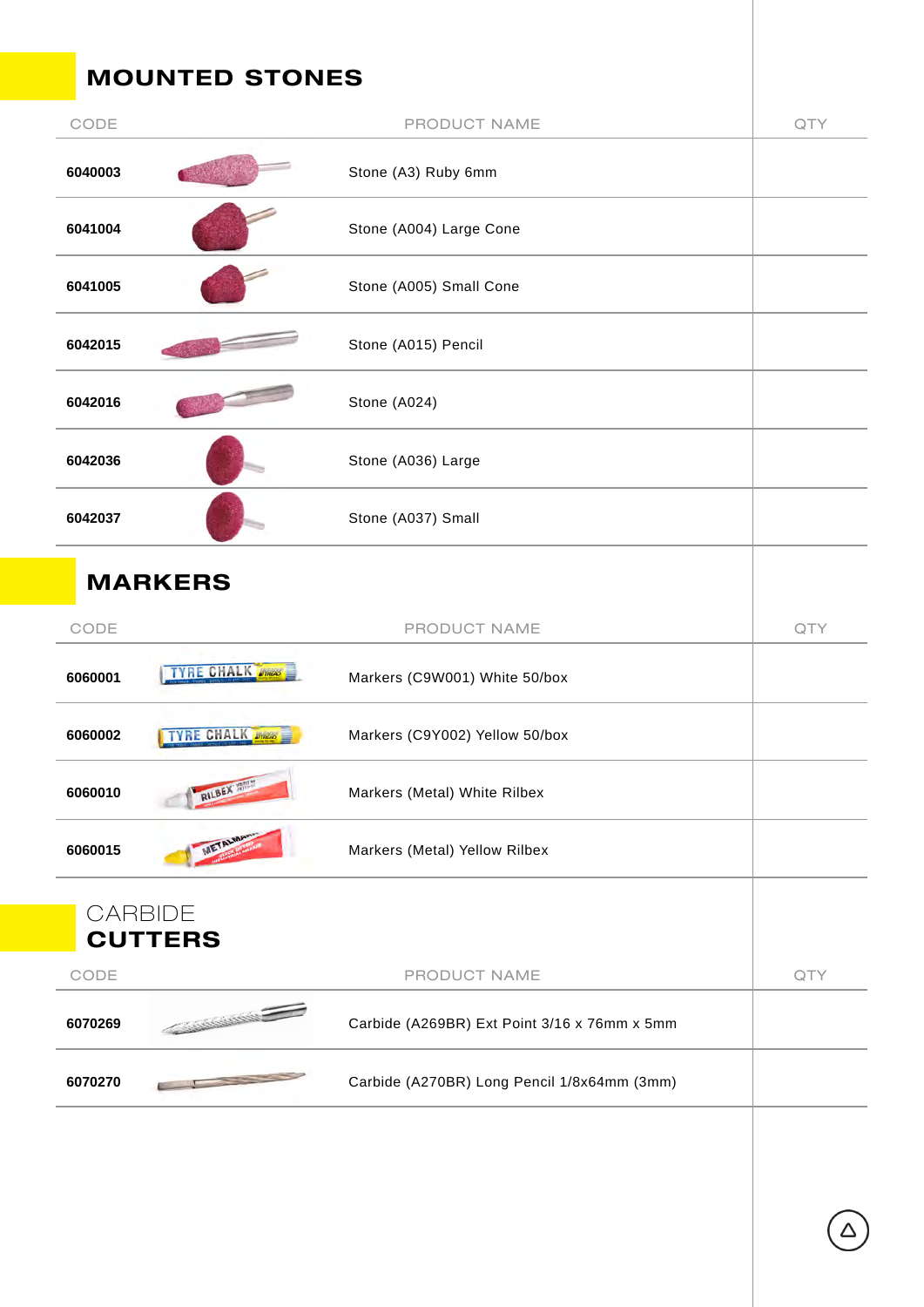| CODE    |                                                 | PRODUCT NAME                                       | QTY |
|---------|-------------------------------------------------|----------------------------------------------------|-----|
| 6072270 | 1 335,55                                        | Carbide (A270BRP) Ext Point 6mm x 76mm             |     |
| 6072271 |                                                 | Carbide (A271BR) Ext Point 5/16 x 100mm (8mm)      |     |
| 6073271 |                                                 | Carbide (A271/38BR) Ext Point 11mm x 100mm (7/16)  |     |
| 6073272 |                                                 | Carbide (A272LGB) Ext Point 13mm x 125mm           |     |
| 6074282 |                                                 | Carbide (A282BR) Flat Head 1/8 x 1 1/2"            |     |
|         | TUNGSTEN RASPS, GOUGERS<br><b>&amp; BRUSHES</b> |                                                    |     |
| CODE    |                                                 | PRODUCT NAME                                       | QTY |
| 6080070 |                                                 | Rasp Flat Disc 7" Sidewall 36 grit                 |     |
| 6080071 |                                                 | Rasp (C7IN) Flat Disc 7" Sidewall Finish - 24 grit |     |
| 6080072 |                                                 | Rasp Flat Disc 7" Sidewall Finish - 16 grit        |     |
| 6080073 |                                                 | Rasp Flat Disc 7" Sidewall Finish - 24 grit local  |     |
| 6080080 |                                                 | Resin Fibre Disc A36 180X22 (25/Box)               |     |
| 6082101 |                                                 | Rasp (A210/16) Contour Cup 50x25mm (16 Grit)       |     |
| 6082203 |                                                 | Rasp (A22-03) Flat Face 50x5 (36 Grit)             |     |
| 6082204 |                                                 | Rasp (A22-04) Flat Face 50x5 (16 Grit)             |     |
| 6082205 |                                                 | Rasp (A22-05) Flat Face 50x10 (36 Grit)            |     |
| 6082206 |                                                 | Rasp (A22-06) Flat Face 50x10 (16 Grit)            |     |
| 6082207 |                                                 | Rasp (A22R07) Round Face 50x13 (36 Grit)           |     |
| 6082208 |                                                 | Rasp (A22R08) Round Face 50x13 (16 Grit)           |     |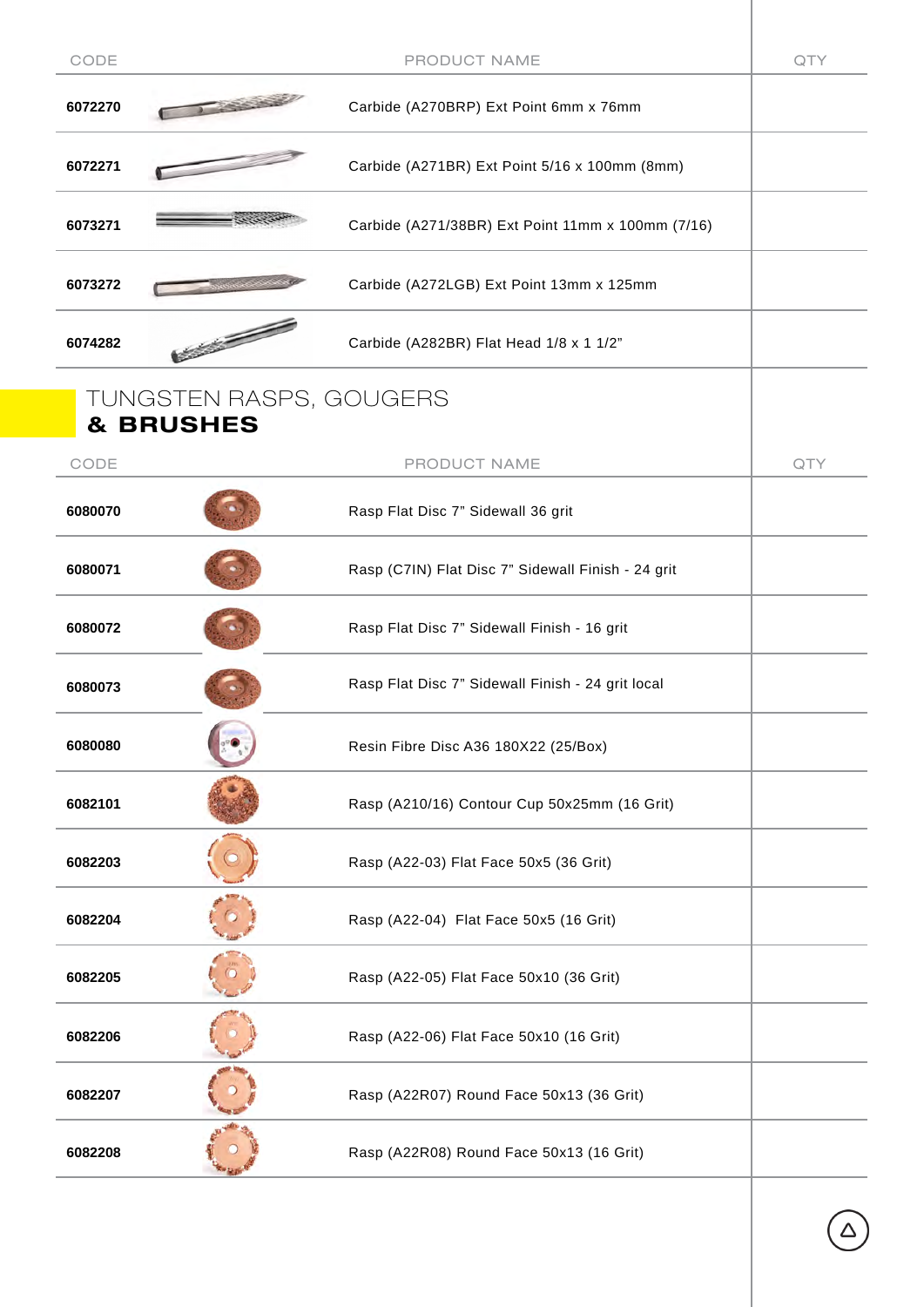| CODE    | PRODUCT NAME                                | QTY |
|---------|---------------------------------------------|-----|
| 6082209 | Rasp (A22R09) Round Face 50x19 (36 Grit)    |     |
| 6082210 | Rasp (A22R10) Round Face 50x19 (16 Grit)    |     |
| 6082212 | Rasp (A22C12) Cone 19x51 (16 Grit)          |     |
| 6082213 | Rasp (A22C13) Bullnose 19x102 (36 Grit)     |     |
| 6082214 | Rasp (A22C14) Bullnose 19x102 (16 Grit)     |     |
| 6082217 | Rasp (A22P17) Pencil 6x65 (36 Grit)         |     |
| 6082218 | Rasp (A22P18) Pencil 6x65 (16 Grit)         |     |
| 6082343 | Rasp (A234/36) Contour Cup 50x20 (36 Grit)  |     |
| 6083051 | Rasp (A305/16) Contour Cup (16 Grit)        |     |
| 6083053 | Rasp (A305/36) Contour Cup (36 Grit)        |     |
| 6083236 | Rasp (A3X2/36) Sleeve T/C (36 Grit)         |     |
| 6083500 | Buffing Tac Rasp (ATROX2)                   |     |
| 6083501 | Buffing Rasp Hub Unit (AHOX2)               |     |
| 6084002 | Gouger (A2BJ/2) Rotary 2"                   |     |
| 6084034 | Gouger (A2BJ3/4) Rotary 3/4" (4 per box)    |     |
| 6084114 | Gouger (A1/BJ1/4) Mini Rotary 1 1/4"        |     |
| 6084151 | Rasp (A415/16) Contour Cup 102x38 (16 grit) |     |
| 6084153 | Rasp (A415/36) Contour Cup 102x38 (36 Grit) |     |
| 6084406 | Buffing Rasp Blades BG6 Refill              |     |
|         |                                             |     |

 $\Delta$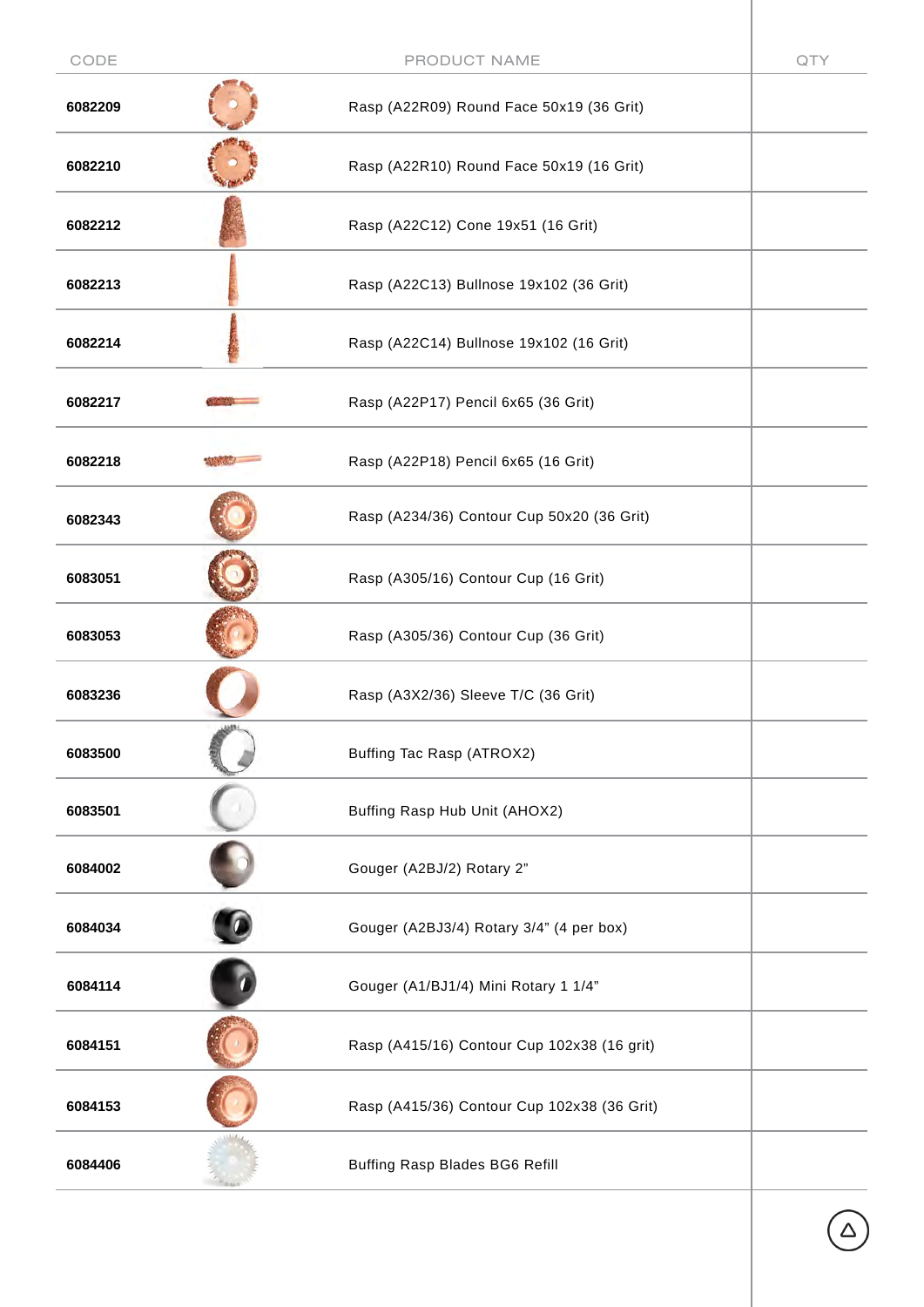| CODE    | PRODUCT NAME                                   | QTY |
|---------|------------------------------------------------|-----|
| 6086002 | Brush (XWB2IMP) Wire 2" Encapsulated           |     |
| 6086003 | Brush (XWB3IMP) Wire 3" Encapsulated GREEN     |     |
| 6086033 | Brush (Wire) 50 x 6mm Shaft                    |     |
| 6086167 | Brush (C167B) Wire with handle                 |     |
| 6087026 | Brush - Solution 25mm                          |     |
| 6087051 | Brush - Solution 50mm                          |     |
| 6087060 | Brush 2m 50mm                                  |     |
|         | SOLUTIONS, SOLVENTS<br><b>&amp; LUBRICANTS</b> |     |
| CODE    | PRODUCT NAME                                   | QTY |
| 6093205 | Solvent (L6205) Buffit 5L                      |     |
| 6096002 | Patch Sealant 500ml (BRS-500)                  |     |
| 6096004 | Cement (L6004) Special Chemical 1L             |     |
| 6096011 | Cement - Special Chemical (Target) 1L          |     |
| 6096012 | Cement SC2000 Black (1kg/ea)                   |     |
| 6096013 | Hardner for SC2000                             |     |
| 6096300 | Lubricant (L6300) Silicon for O Ring 1L        |     |
| 6096301 | Lubricant (L6301) Envelope 25L<br>UERICANT     |     |
| 6096302 | Lubricant (L6302) Soft Soap 20kg<br>SOFT SOAP  |     |
| 6096307 | Paint Tyre (L6307) Water25L<br>PAINT           |     |
|         |                                                |     |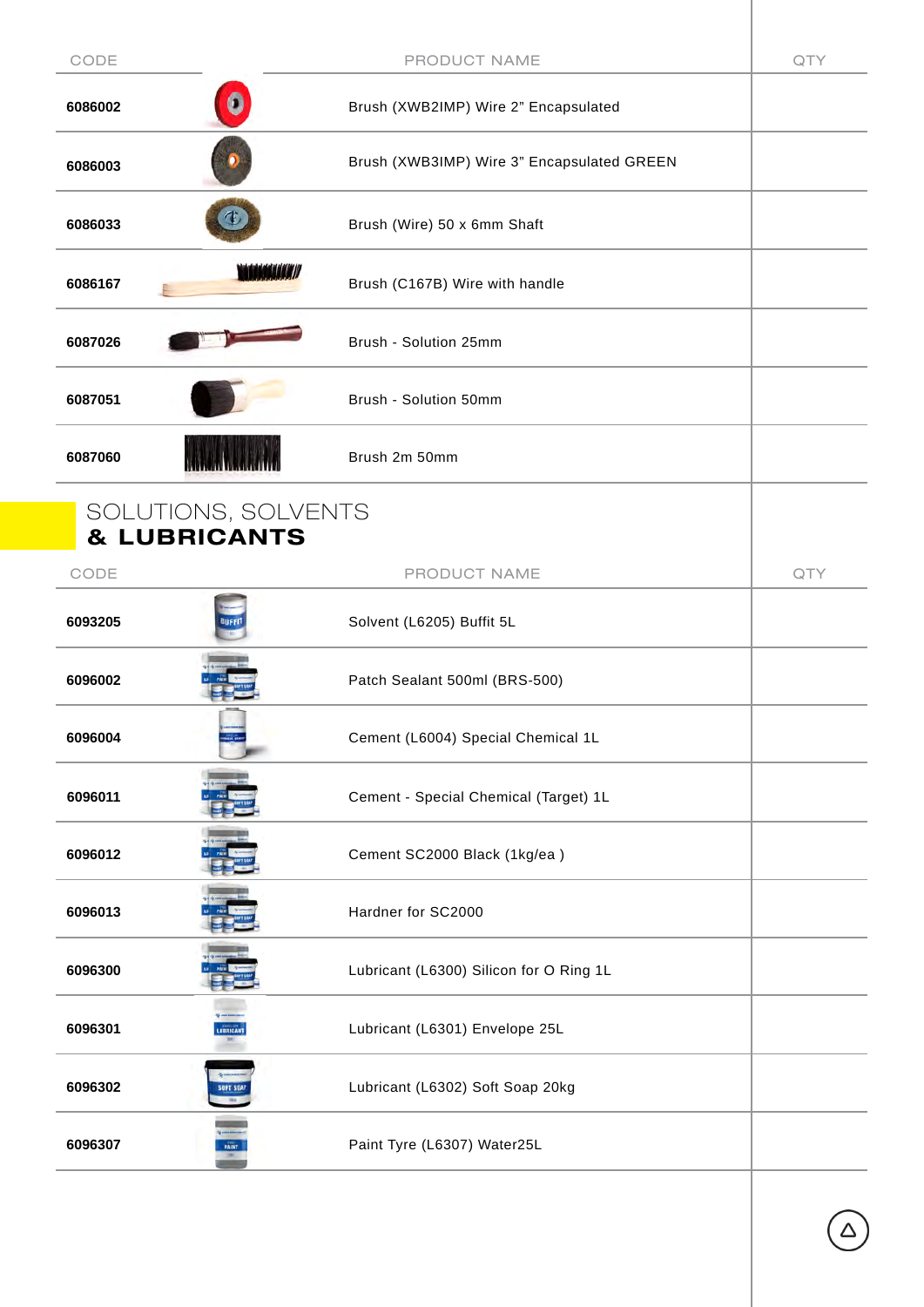| CODE         |                                | PRODUCT NAME                             | QTY |
|--------------|--------------------------------|------------------------------------------|-----|
| 6096308      |                                | Tyre Paint - 200 litres (excluding drum) |     |
| 6096310      |                                | Lubricant (L6301) Envelope 5L            |     |
| 6096320      |                                | Lubricant - Bead (25L)                   |     |
| 6096403      |                                | Cement - Patch Cement 5L                 |     |
| <b>TOOLS</b> | <b>&amp; OTHER ACCESSORIES</b> |                                          |     |
| CODE         |                                | PRODUCT NAME                             | QTY |
| 6100001      |                                | Awl / Probe (new)                        |     |
| 6101010      |                                | Stitcher (CST4) 6mm (1/4")               |     |
| 6101020      |                                | Stitcher (CST2) Spike Roller 2"          |     |
| 6101030      |                                | Flat Roller (CA2)                        |     |
| 6102000      |                                | Scraper (CXS1) Inner Liner               |     |
|              |                                |                                          |     |
| 6102057      |                                | File (AJD57) Reaper No 57                |     |
| 6102100      |                                | Gas Branding Iron 1"                     |     |
| 6102110      |                                | Printer Letter 1"                        |     |
| 6107010      |                                | <b>Shaft Buffer Outer Core</b>           |     |
| 6107020      |                                | <b>Shaft Buffer Inner Core</b>           |     |
| 6108010      |                                | Tread Depth Gauge (TDG001)               |     |
| 6108011      |                                | Tread Depth Gauge - Digital              |     |
| 6108012      |                                | Tread Depth Gauge - Local                |     |
|              |                                |                                          |     |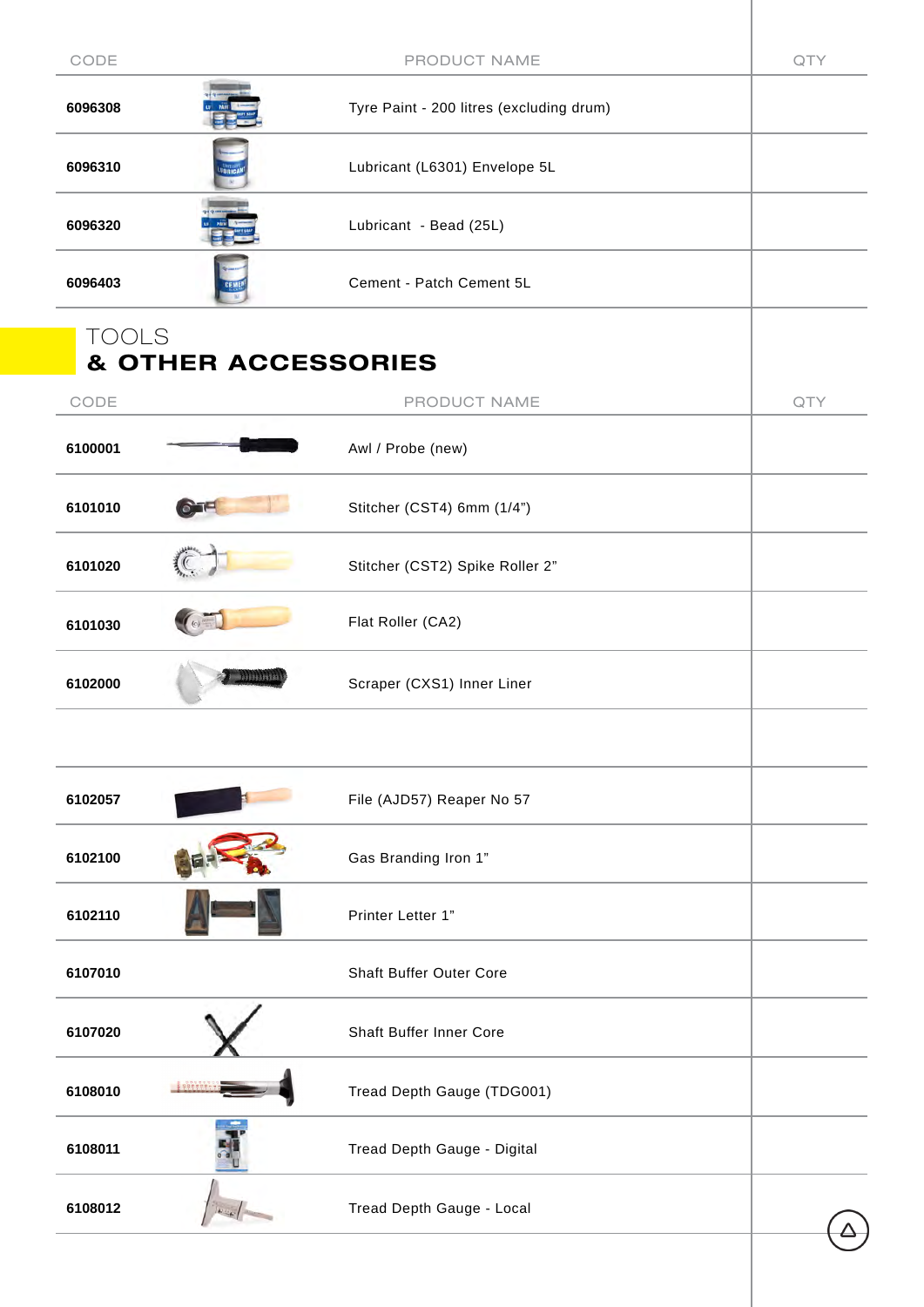| 6109010                              | Regroover 220V - Rilfit R6               |     |
|--------------------------------------|------------------------------------------|-----|
| 6109050                              | Tyre Paint Drum Decanting Trolley        |     |
| 6109055                              | Tyre Paint Drum Tap                      |     |
| <b>CHAMBER</b><br><b>ACCESSORIES</b> |                                          |     |
| CODE                                 | PRODUCT NAME                             | QTY |
| 6121616                              | Hoses (C1616) Teflon 1m with fittings    |     |
| 6121617                              | Hoses (C1617) Teflon 300mm with fittings |     |
| 6121618                              | Hoses (C1618) Teflon 600mm with fittings |     |
| 6124001                              | Door Seal (C4001) Cyclotherm (per meter) |     |
| 6124002                              | Door Seal (SAR4002) Sarec (per meter)    |     |
| 6124003                              | Door Seal (PVD4003) PVD (per meter)      |     |
| 6124004                              | Door Seal (BAN4004) Bandag (per meter)   |     |
| 6124005                              | Door Seal - Long lip (per meter)         |     |
| 6124081                              | Door Seal 81 (per meter)                 |     |
| 6124105                              | Door Seal (4105) (per meter)             |     |
| 6124691                              | Door Seal - Chamber (691)                |     |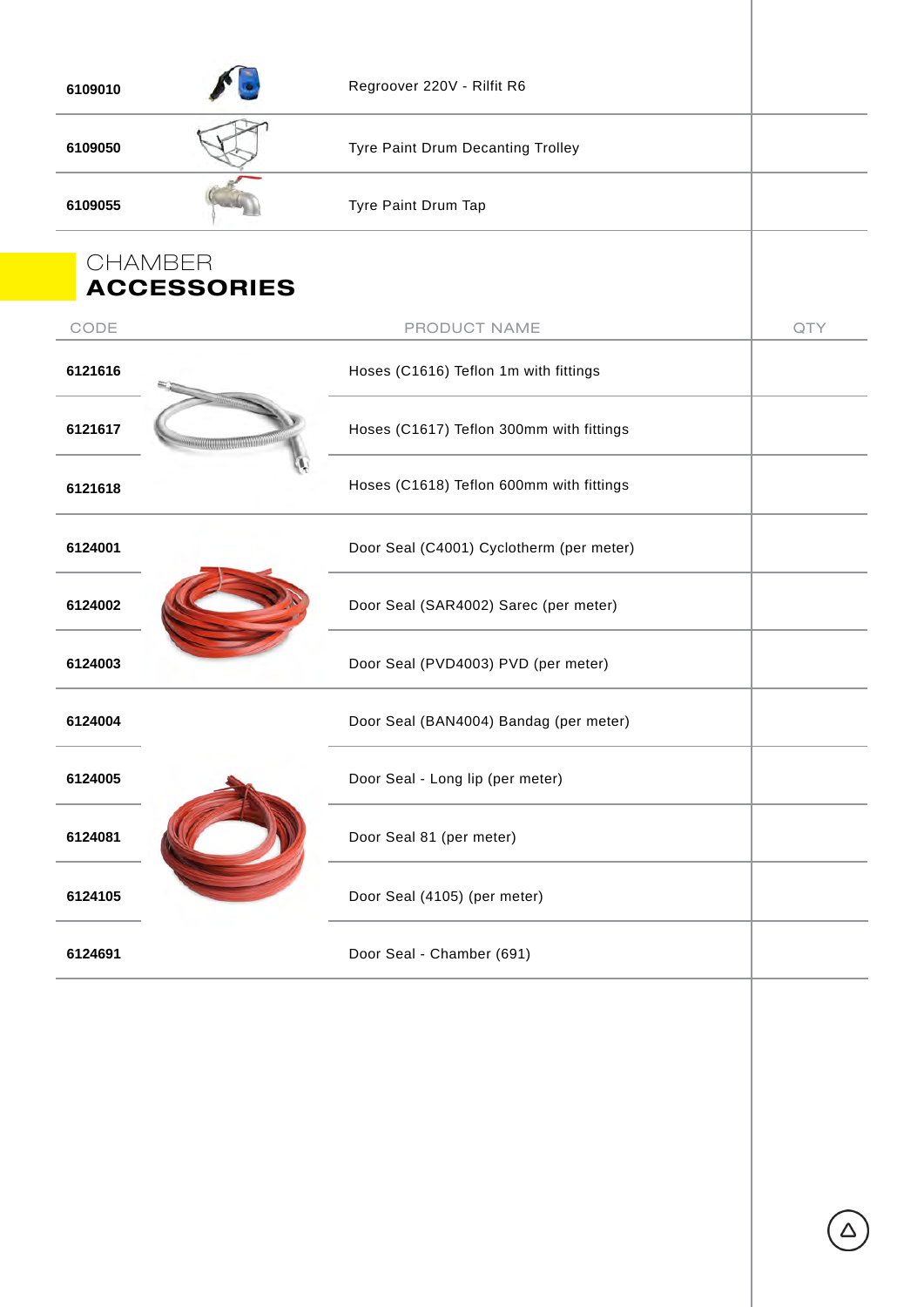#### CURING ENVELOPES

|                      | <b>ENVELOPES</b>                                 |                      |                                      |     |
|----------------------|--------------------------------------------------|----------------------|--------------------------------------|-----|
| CODE                 | PRODUCT NAME                                     | <b>ENVELOPE SIZE</b> | <b>TYRE SIZE</b>                     | QTY |
| 6131002              | <b>Envelope Short Skirt LRC</b>                  | $(32-14-23)$         | 750x16/+ outer for 17.5              |     |
| 6131003              | <b>Envelope Short Skirt LRC</b>                  | $(32-12-27)$         |                                      |     |
| 6131005              | <b>Envelope Short Skirt LRC</b>                  | $(35-15-25)$         | 285/70R19.5                          |     |
| 6131022              | <b>Envelope Short Skirt LRC</b>                  | $(40-16-30)$         | 900x20                               |     |
| 6131033              | <b>Envelope Short Skirt LRC</b>                  | $(42-16-32)$         | 1000/1100R20/12R22.5                 |     |
| 6131043              | Envelope LRC Double System                       | $(42-20-28)$         | 12R315/80R22.5                       |     |
| 6131044              | <b>Envelope Short Skirt</b><br>Double System (M) | $(42-20-28)$         | 12R315/80R22.5                       |     |
| 6132013              | Envelope Long Skirt LRC                          | $(32-12-27)$         | 750 x16                              |     |
| 6132015              | Envelope Long Skirt LRC                          | $(35-15-25)$         | 825x16                               |     |
| 6132020              | Envelope Long Skirt LRC                          | $(35-13-27)$         | 285/70R19.5                          |     |
| 6132025              | Envelope Long Skirt LRC                          | $(35-11-29)$         | 265/70-19.5; 2985/70-19.5            |     |
| 6132027              | Envelope Long Skirt (M)                          | $(35 \times 29)$     | 265/70-19.5; 2985/70-19.5            |     |
| 6132050              | Envelope Long Skirt LRC                          | $(42-14-36)$         | 315/75R22.5                          |     |
| 6132055              | Envelope Long Skirt LRC                          | $(44-16-36)$         | 315/80R/12R22.5                      |     |
| 6132057              | Envelope Long Skirt Arc (M)                      | $(44 \times 38)$     | 12R; 315/80; 385/65R22.5             |     |
| 6132060              | Envelope Long Skirt LRC Arc                      | $(44-14-38)$         | 315/80R12R22.5/385/65                |     |
| 6132062              | Envelope Long Skirt Arc (M)                      | $(44 \times 38)$     | 315/80R22.5/385/65                   |     |
| 6132065              | Envelope Long Skirt LRC                          | $(47-13-44)$         | 425/65 X 22.5                        |     |
| 6133011              | Innerlope                                        | $(780 \times 400)$   | 245/70R17.5 & 750/16                 |     |
| 6133014              | Innerlope                                        | $(960 \times 440)$   | 265/28570R19.5                       |     |
| 6133016              | Innerlope - LRC 3208                             | $(950 \times 465)$   | 19.5 (265/285 70R19.5)               |     |
| 6133027              | Innerlope (M)                                    | $(1080 \times 480)$  | 1000/1100R20;12R22.5;<br>295/80R22.5 |     |
| <b>CURING</b>        |                                                  |                      |                                      |     |
| <b>TUBES</b><br>CODE | PRODUCT NAME                                     |                      |                                      | QTY |

|         |                             | ___ |
|---------|-----------------------------|-----|
| 6140003 | Curing Tube LRC 750x16      |     |
| 6140012 | Curing Tube LRC 900/1000x20 |     |

 $\Delta$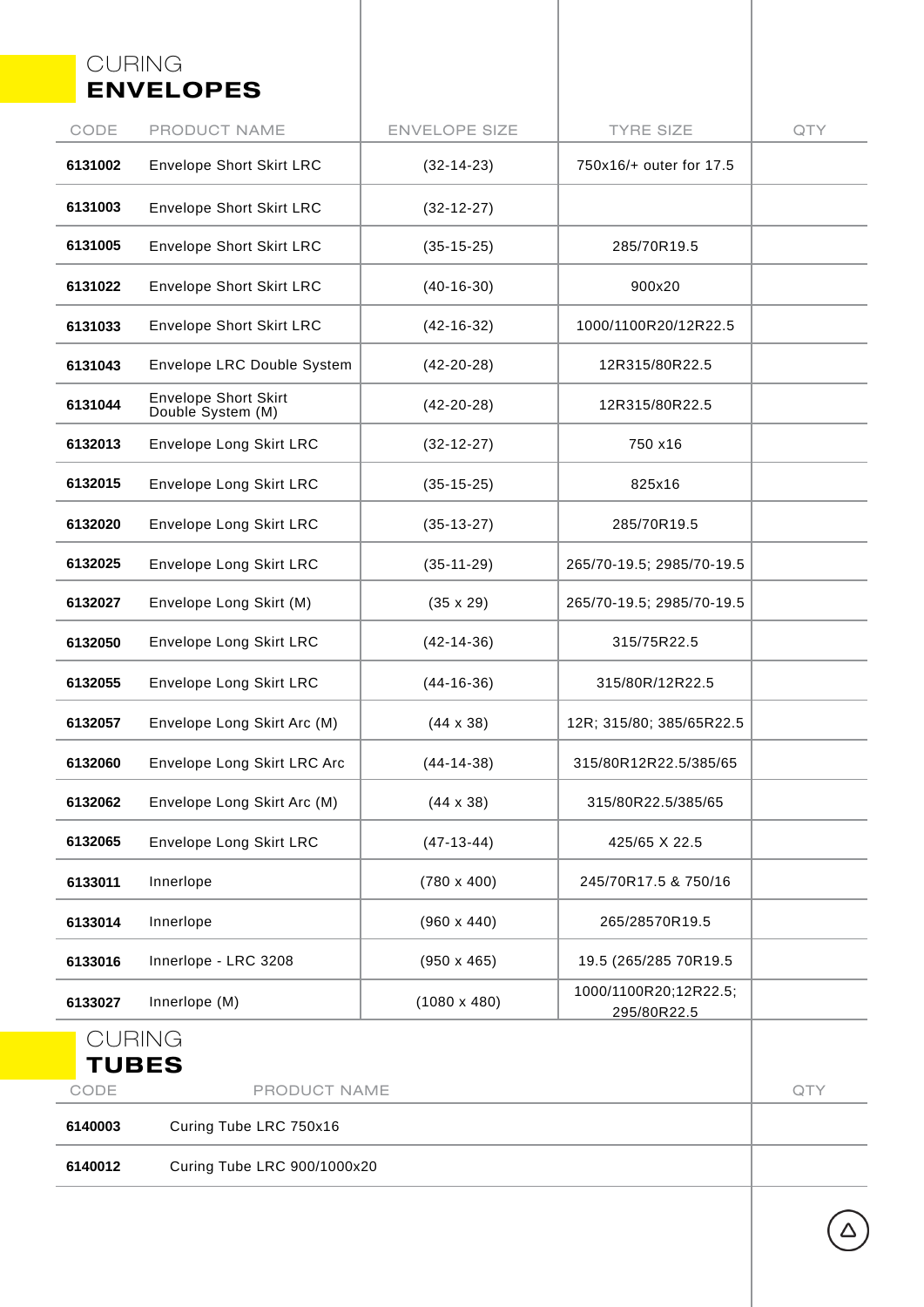| CODE          | PRODUCT NAME                                     | QTY |
|---------------|--------------------------------------------------|-----|
| 6140023       | Curing Tube LRC 1000/1100x20/22                  |     |
| 6140043       | Curing Tube LRC 1100/20;12R22.5                  |     |
| 6140045       | Curing Tube (M) 1100/20;12R22.5                  |     |
| <b>CURING</b> |                                                  |     |
| <b>FLAPS</b>  |                                                  |     |
| CODE          | PRODUCT NAME                                     | QTY |
| 6150010       | Curing Flap 16" Heat Resistant                   |     |
| 6150020       | Curing Flap 20" Heat Resistant                   |     |
| 6150030       | Curing Flap 22.5x9" Heat Resistant               |     |
|               |                                                  |     |
|               | <b>ENVELOPE &amp; TUBE</b><br><b>ACCESSORIES</b> |     |
| CODE          | PRODUCT NAME                                     | QTY |
| 6160043       | Bulldog Metal Band only 22.5"                    |     |
| 6160061       | Valve - Envelope (Fine Thread)                   |     |
| 6160065       | Valve extensions Metal 34mm (25mm)               |     |
|               | <b>EXTRUDER</b>                                  |     |
| <b>GUNS</b>   |                                                  |     |
| CODE          | PRODUCT NAME                                     | QTY |
| 6171001       | Extruder Gun (G1001) Mini                        |     |
| 6171002       | Extruder Gun (G1002) Magnum                      |     |
|               | <b>STAPLE GUNS</b>                               |     |
| CODE          | <b>&amp; STAPLES</b><br>PRODUCT NAME             | QTY |
| 6190010       | Staple Gun Omer 50/16                            |     |
| 6190015       | Staple Gun Omer 81P Plastic                      |     |
| 6190030       | Staples 5 Series 8mm 5000/box                    |     |
| 6190050       | Staples (Plastic) Omer 81P 5040/Box              |     |
|               | 80/08                                            |     |
| 6190060       | Staples 6 Series 8mm - 10 000/Box<br>Hallen      |     |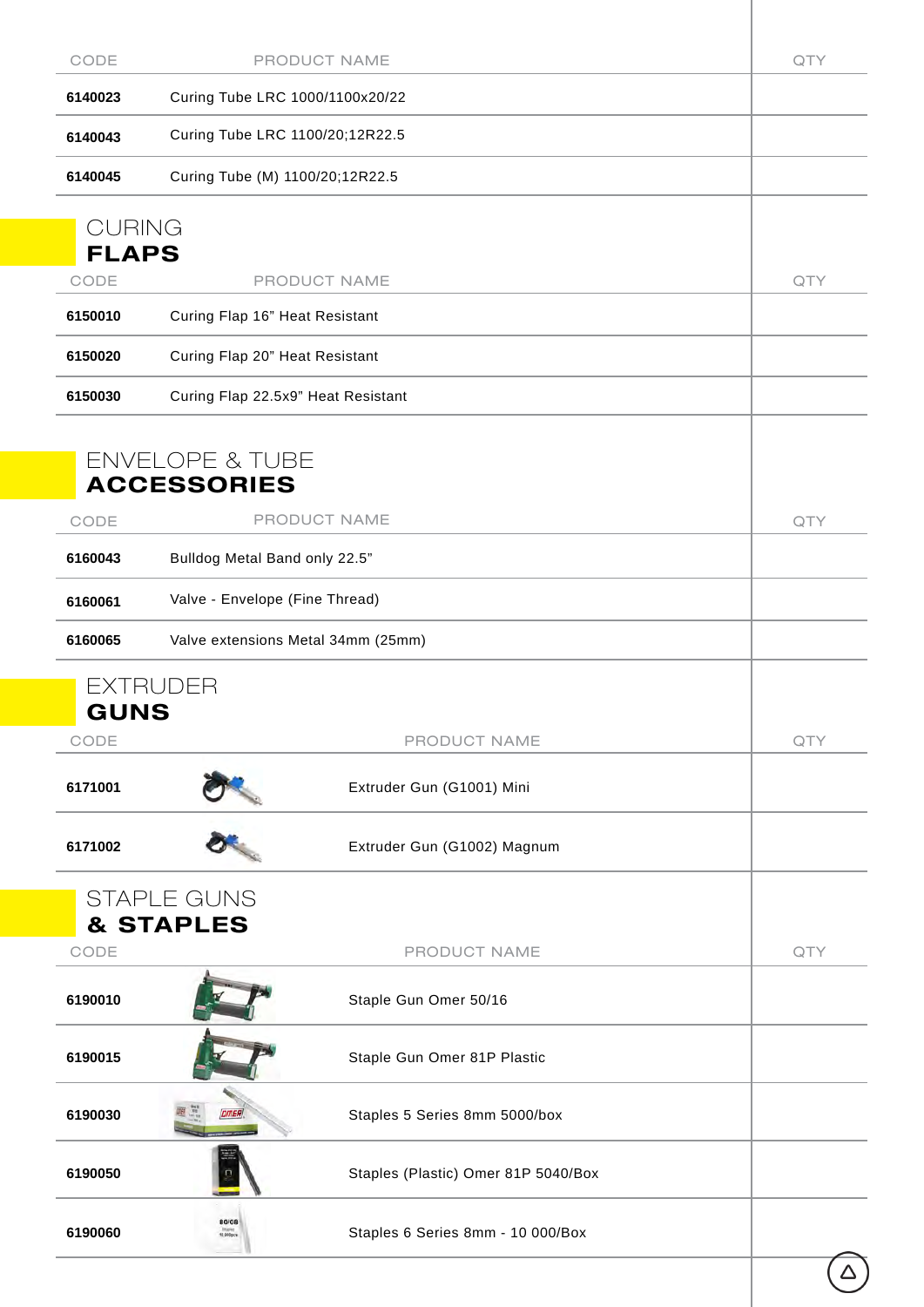|         | <b>GRINDERS</b>                 |                                                |     |
|---------|---------------------------------|------------------------------------------------|-----|
| CODE    |                                 | PRODUCT NAME                                   | QTY |
| 6201009 |                                 | Grinder (G1009) Hi Speed                       |     |
| 6201010 |                                 | Grinder (G1010) Low Speed                      |     |
| 6201015 |                                 | Grinder - Air Angle                            |     |
| 6201020 |                                 | Air Tool (G1020) Pistol Grip                   |     |
|         | <b>BUFFING</b><br><b>BLADES</b> |                                                |     |
| CODE    |                                 | PRODUCT NAME                                   | QTY |
| 6210010 |                                 | Buffing Blade (B9D24) R4 3 pin 6mm / 2 pin 8mm |     |
| 6210020 |                                 | Buffing Blade (B9D24A) R4 3 Pin 8mm            |     |
| 6190030 |                                 | Buffing Blade (B10D25) 115 3 Pin 8mm           |     |
| 6210040 |                                 | Buffing Blade (BLL3) 115 Short 2 Pin 8mm       |     |
| 6211020 | $\mathcal{A}$                   | Spacer B&J R115 1/4" 8mm Hole Aluminium        |     |
| 6211025 | 3111311                         | Spacer B&J R115 3/8" 8mm Hole Aluminium        |     |
| 6211030 |                                 | Spacer - Saturn Alumimium 1/4"                 |     |
| 6211035 |                                 | Spacer - Saturn Aluminium 3/8"                 |     |
| 6211037 |                                 | Spacer LL III 1/4"                             |     |
| 6211038 |                                 | Spacer LL III 3/8"                             |     |
| 6213040 |                                 | Buffing Hub E02 Spiral/Flat R4                 |     |
| 6213112 |                                 | Buffing Hub LL 3 AP                            |     |
|         |                                 |                                                |     |

 $\bigodot$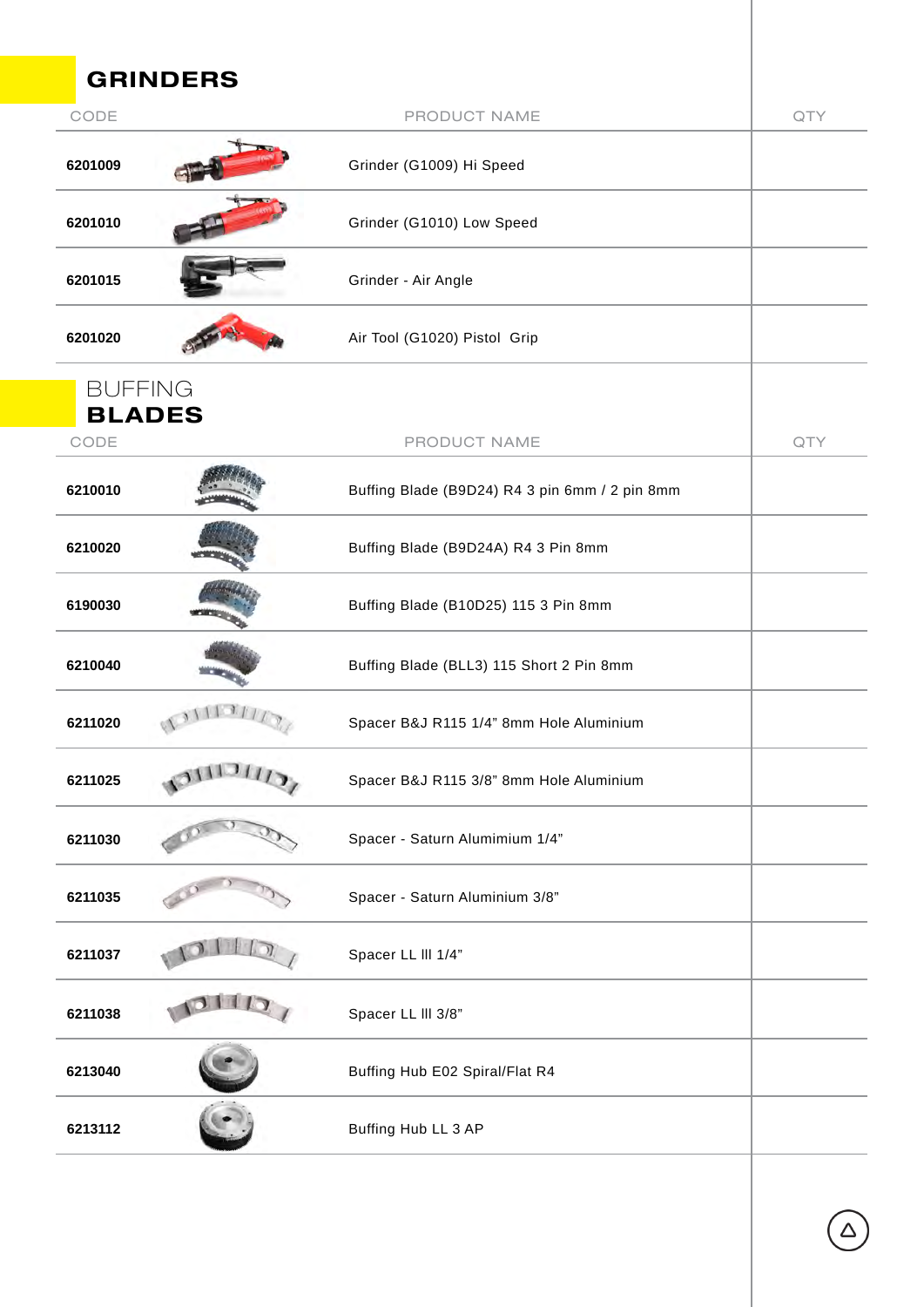| <b>WICKING</b> | & POLYPROP |                                                |     |
|----------------|------------|------------------------------------------------|-----|
| CODE           |            | PRODUCT NAME                                   | QTY |
| 6220036        |            | Wicking 1500x300mm -2 ply (10/pkt)             |     |
| 6220055        |            | Wicking 1500x 300mm - Inner/Outer (10/pkt)     |     |
| 6220060        |            | Wicking 500x300mm - Arc (20/ pkt)              |     |
| 6220070        |            | Wicking Pads 8 x12" Inner/Outer (24/box)       |     |
| 6220260        |            | Wicking: Rubber LRC Arc Truck 490x200 (25/pkt) |     |
| 6220280        |            | Wicking Rubber - Arc                           |     |
| 6220290        |            | Wicking Rubber - Inner / Outer                 |     |
| 6222355        |            | Polyprop Perforate 355mm (per kg)              |     |
| 6222410        |            | Polyprop Perforate 410mm (per kg)              |     |
| 6222460        |            | Polyprop Perforate 460mm (per kg)              |     |
|                |            |                                                |     |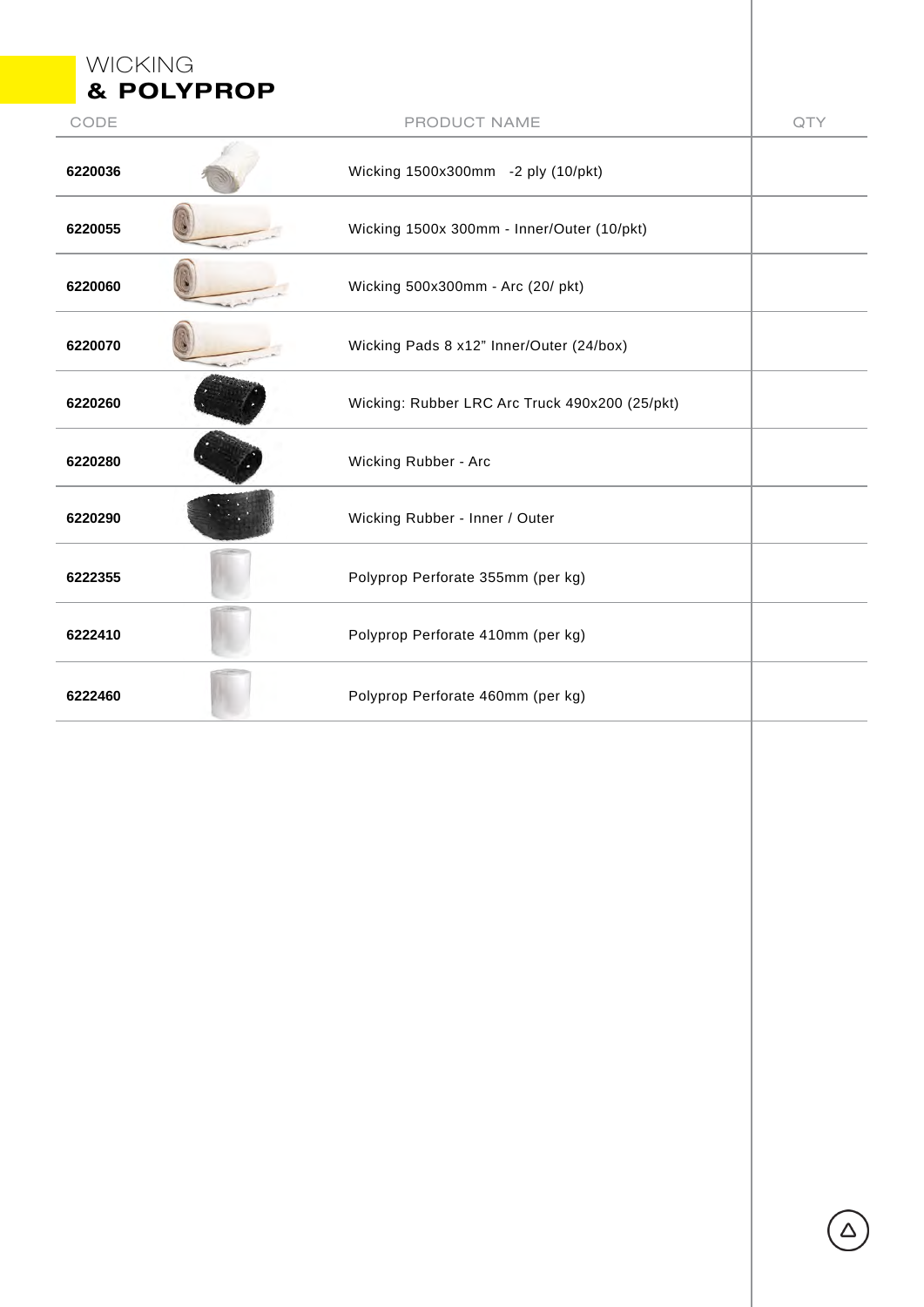| <b>PATCHES</b>                             |                                |     |
|--------------------------------------------|--------------------------------|-----|
| <b>HEAT CURE</b><br><b>CROSS-PLY</b>       |                                |     |
| CODE                                       | PRODUCT NAME                   | QTY |
| 6231204                                    | Patch No 04 190x190 10/box     |     |
| 6231206                                    | Patch No 06 200x200 10/box     |     |
| 6231208                                    | Patch No 08 350x350 5/box      |     |
| 6231210                                    | Patch No 10 390x390 5/box      |     |
| <b>HEAT CURE</b><br><b>RADIAL</b>          |                                |     |
| 6231310                                    | Patch No 10 90x70 20/box       |     |
| 6231312                                    | Patch No 12 115x70 20/box      |     |
| 6231314                                    | Patch No 14 150x75 10/box      |     |
| 6231320                                    | Patch No 20 120x90 10/box      |     |
| 6231340                                    | Patch No 40 200x100 10/box     |     |
| 6231342                                    | Patch No 42 250x125 5/ box     |     |
| 6231344                                    | Patch No 44 325x125 5/ box     |     |
| CHEMICAL CURE<br>荔<br><b>CROSS-PLY (M)</b> |                                |     |
| 6232802                                    | Patch No 02 80.20mm 10/box (M) |     |
| 6232803                                    | Patch No 03 100mm 10/box (M)   |     |
| 6232804                                    | Patch No 04 120mm 10/box (M)   |     |
| 6232805                                    | Patch No 05 160mm 10/box (M)   |     |
| 6232806                                    | Patch No 06 235mm 10/box (M)   |     |
|                                            |                                |     |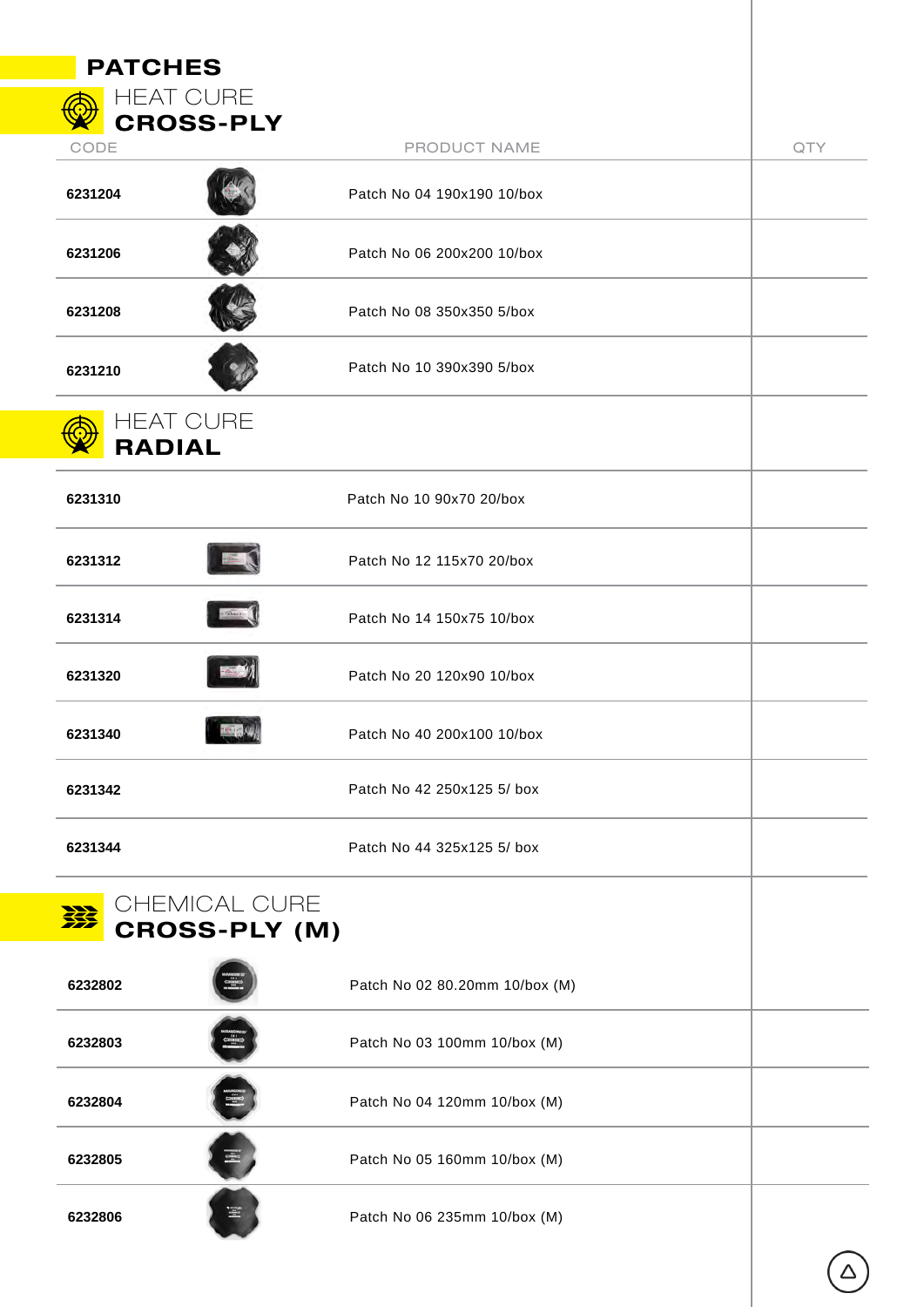|                                                  | CHEMICAL CURE<br><b>RADIAL (M)</b> |                                          |  |
|--------------------------------------------------|------------------------------------|------------------------------------------|--|
| 6232810                                          |                                    | Patch No 10 64 x 83mm 10/box (M)         |  |
| 6232812                                          |                                    | Patch No 12 76 x120 10/box (M)           |  |
| 6232814                                          |                                    | Patch No 14 92 x133 10/box (M)           |  |
| 6232820                                          |                                    | Patch No 20 86 x127 10/box (M)           |  |
| 6232822                                          | 三                                  | Patch No 22 86x178mm 10/box (M)          |  |
| 6232840                                          | 画                                  | Patch No 40 111x203mm 5/box (M)          |  |
| 6232842                                          | ョ                                  | Patch No 42 143 x 267 5/box (M)          |  |
| 6232844                                          |                                    | Patch No 44 143x336mm 5/box (M)          |  |
| MUSHROOM PLUGS<br><b>STEMS &amp; COMBI PLUGS</b> |                                    |                                          |  |
| 6235006                                          |                                    | Patch LRC Mushroom Plugs - 6mm (24/box)  |  |
| 6235009                                          |                                    | Patch LRC Mushroom Plugs - 9mm (24/box)  |  |
| 6236008                                          |                                    | Patch - Stem 8mm (20/box)                |  |
| 6236010                                          |                                    |                                          |  |
|                                                  |                                    | Patch - Stem 10mm - 3/8" (20/box)        |  |
| 6237006                                          |                                    | Patch - Combi Plug 6mm Stem 20/box (LRC) |  |
| 6237013                                          |                                    | Patch - Combi Plug 13mm Stem 6/box (M)   |  |
| 6237106                                          |                                    | Patch - Combi Plug 6mm stem 20/box (M)   |  |
| 6237108                                          |                                    | Patch - Combi Plug 8mm stem (M) 12/box   |  |
| 6237110                                          |                                    | Patch - Combi Plug 10mm Stem (M) 10/box  |  |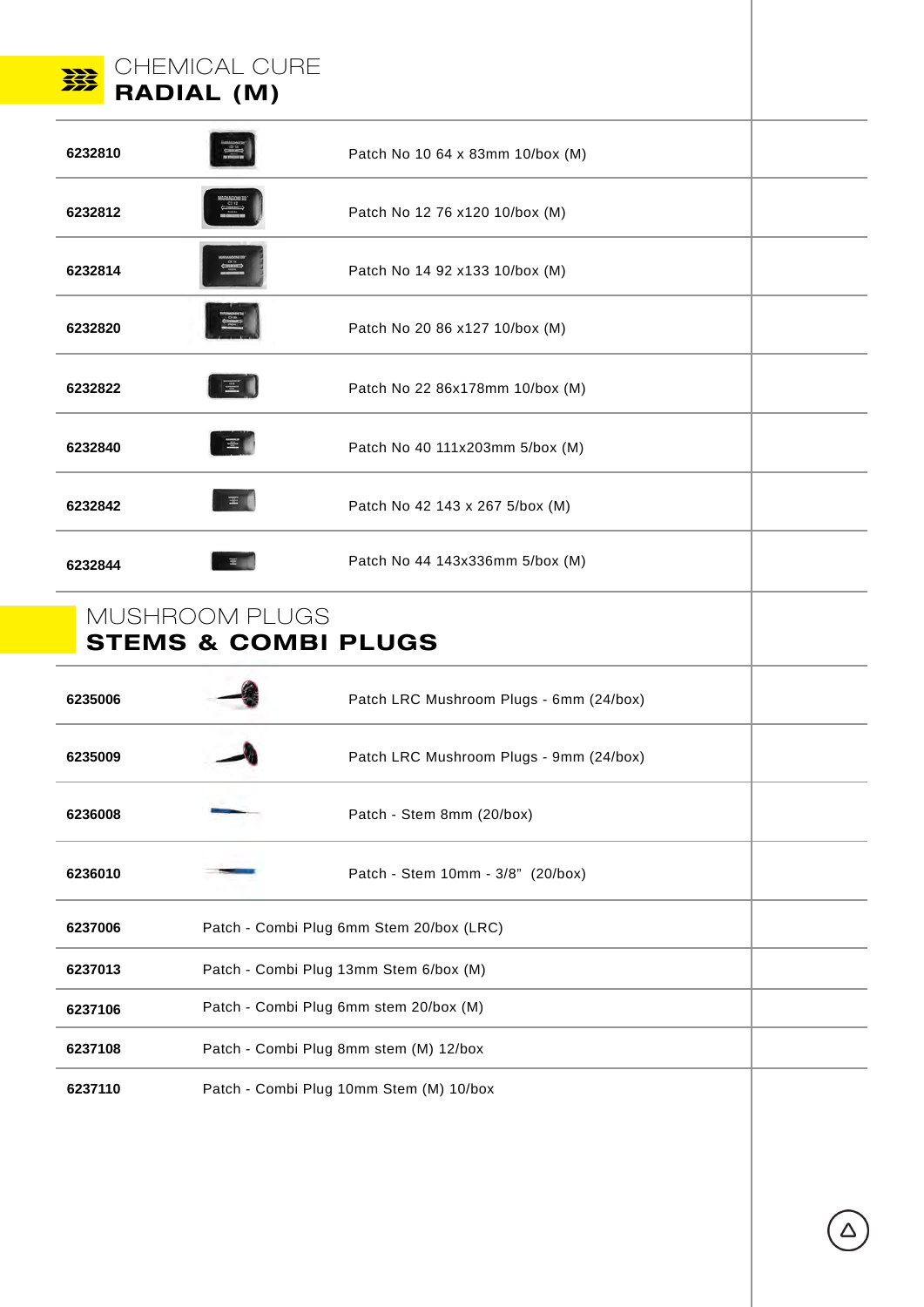

#### SECTIONAL CURE CROSS-PLY

| 6239502 | Patch OTR No 2 150x150 |  |
|---------|------------------------|--|
| 6239504 | Patch OTR No 4 190x190 |  |
| 6239506 | Patch OTR No 6 200x200 |  |
| 6239508 | Patch OTR No 8 350x350 |  |
| 6239512 | Patch OTR No12 475x475 |  |
| 6239514 | Patch OTR No14 550x550 |  |
|         | SECTIONAL CURE         |  |
| DANIAI  |                        |  |

#### RADIAL

| 6239540 | Patch OTR No 40 200x100 |  |
|---------|-------------------------|--|
| 6239542 | Patch OTR No 42 250x125 |  |
| 6239544 | Patch OTR No 44 325x125 |  |
| 6239546 | Patch OTR No 46 410x160 |  |
| 6239548 | Patch OTR No 48 480x230 |  |
| 6239550 | Patch OTR No 50 500x200 |  |
| 6239552 | Patch OTR No 52 560x260 |  |
| 6239554 | Patch OTR No 54 580x300 |  |
| 6239556 | Patch OTR No 56 650x260 |  |
| 6239580 | Patch OTR No 80 180x150 |  |
| 6239582 | Patch OTR No 82 230x170 |  |
| 6239584 | Patch OTR No 84 320x240 |  |
| 6239586 | Patch OTR No 86 330x250 |  |
| 6239592 | Patch OTR No 92 400x320 |  |
| 6239594 | Patch OTR No 94 425x340 |  |
| 6239596 | Patch OTR No 96 450x370 |  |
|         |                         |  |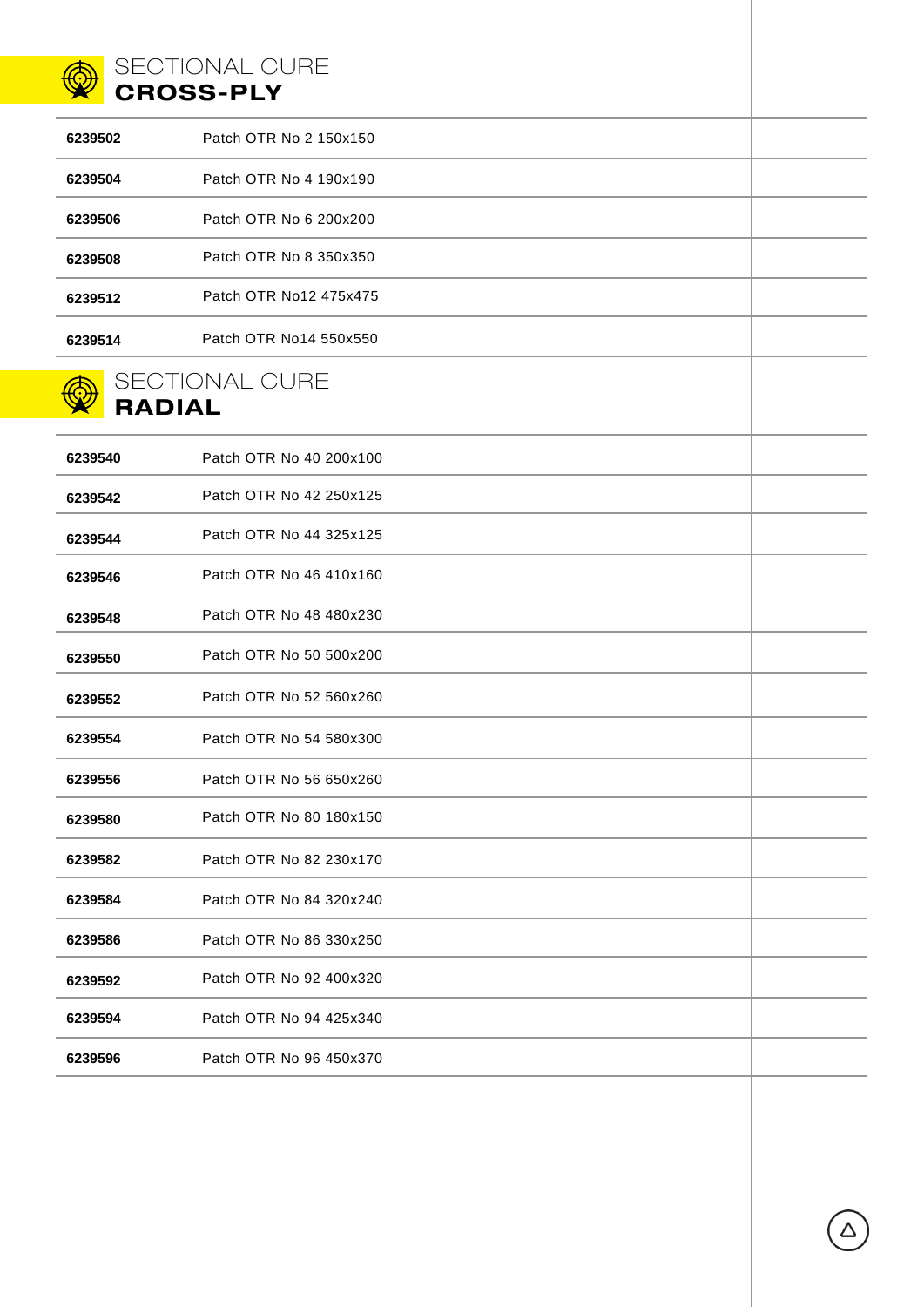|                | <b>PROTECTIVE</b>                   |     |
|----------------|-------------------------------------|-----|
|                | <b>CLOTHING</b>                     |     |
| CODE           | PRODUCT NAME                        | QTY |
| 6241013        | Spectacles                          |     |
| 6241015        | Gloves Leather - Red Heat Resistant |     |
| 6241016        | Gloves - Canadian Rigger (Small)    |     |
| 6241017        | Gloves - Rubber Crayfish            |     |
| 6241023        | Earplugs                            |     |
| <b>UNICURE</b> |                                     |     |
|                | <b>SYSTEM</b>                       |     |
| CODE           | PRODUCT NAME                        | QTY |
| 6252020        | <b>Unicure Dual Control Box</b>     |     |
| 6253008        | Unicure Heat Pads 300 x 300         |     |
| 6253010        | Unicure Heat Pad 350 x 350          |     |
| 6253020        | Unicure Heat Pad 350 x 550          |     |
| 6253030        | Unicure Heat Pad 550 x 550          |     |
| 6253041        | Unicure Heat Pad 750 x 750          |     |
| 6254005        | Unicure Airbags 350 x 550           |     |
| 6254010        | Unicure Airbags 450 x 450           |     |
| 6254020        | Unicure Airbags 300 x 300           |     |
| 6254023        | Unicure Airbags 350 x 350           |     |
| 6254025        | Unicure Airbags 550 x 550           |     |

 $\bigodot$